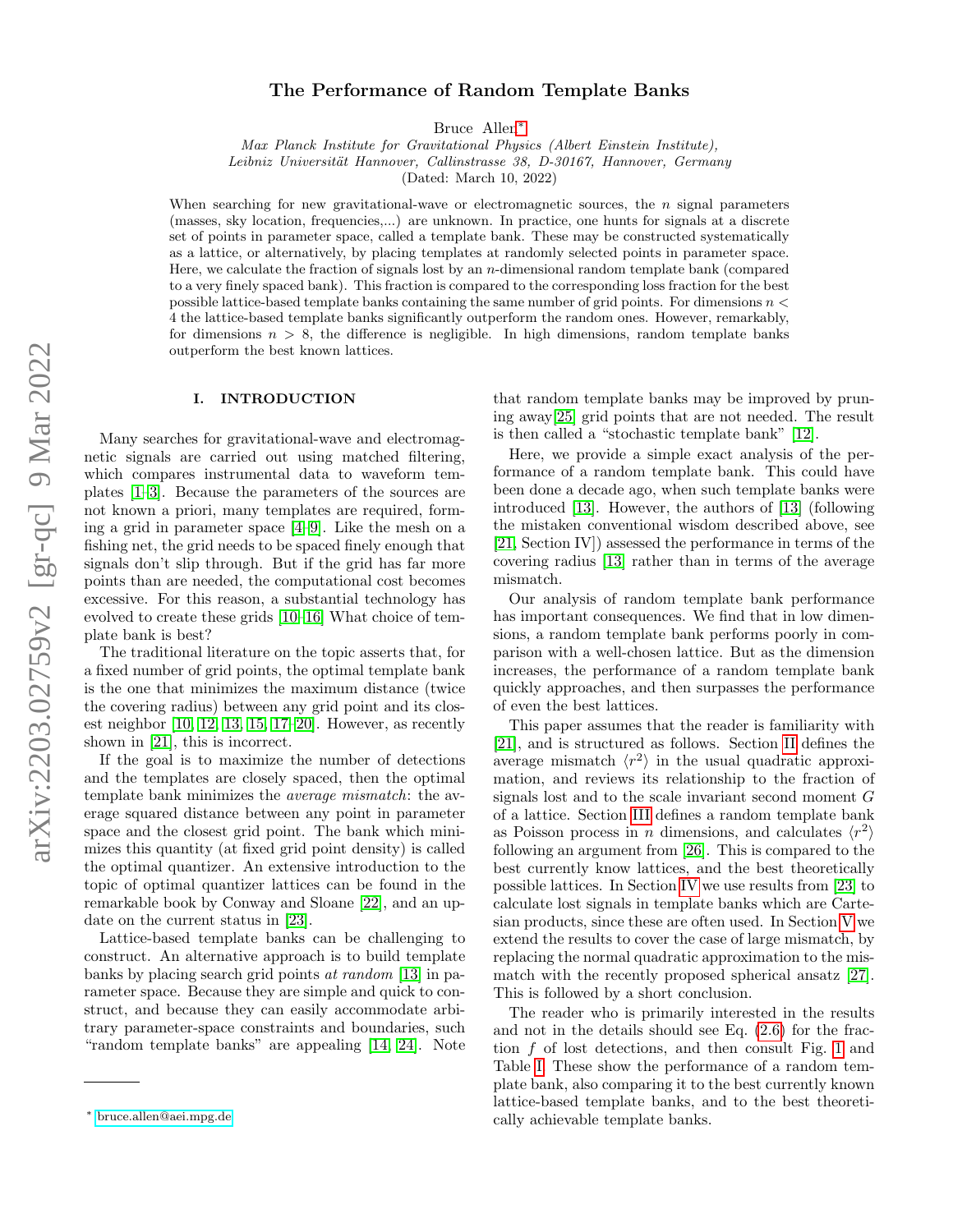## <span id="page-1-0"></span>II. AVERAGE MISMATCH AND THE SECOND MOMENT G

As we have explained, the performance of a template bank is determined by the average mismatch [\[21\]](#page-5-11). For a given region of parameter space and a given number of grid points, this in turn is proportional to the scale invariant second moment G.

To define G and show it's relationship to the average mismatch, let  $x \in \mathbb{R}^n$  be parameter-space coordinates, and let  $V \subset \mathbb{R}^n$  be the region of interest (for example corresponding to the desired ranges of masses and frequencies of interest in a search). Here,  $x$  denotes a vector with  $n$  Cartesian components, and we employ the standard Euclidean metric and norm.

The parameter-space *n*-volume is  $V = V(V)$ , where

$$
V(\mathcal{S}) = \int_{\mathcal{S}} d^n x,\tag{2.1}
$$

is the volume of some subset  $\mathcal{S} \subset \mathbb{R}^n$ .

Suppose that N search templates are located at grid points  $x_1, \ldots, x_N$ . Define the mismatch function

$$
r^{2}(x) = \min(|x - x_{1}|^{2}, |x - x_{2}|^{2}, \dots, |x - x_{N}|^{2}), \quad (2.2)
$$

which is the squared distance from  $x$  to the nearest template. For the given template bank it is the fractional loss in (squared) signal-to-noise ratio (SNR) at each point in parameter space. The average of this quantity,

$$
\langle r^2 \rangle = \frac{1}{V} \int_{V} r^2(x) d^n x,\tag{2.3}
$$

is the average mismatch [\[28\]](#page-6-1)

The goal of the template-bank architect is to minimize the average mismatch. This is because the fraction of signals which are lost (compared to a template bank with a very finely spaced grid) is given by [\[21,](#page-5-11) Eq. (5.6)]

<span id="page-1-5"></span>
$$
f = \frac{D}{2} \langle r^2 \rangle, \tag{2.4}
$$

where  $D$  is the effective dimension of the source distribution, which usually lies in the range  $2 < D < 3$ . (See [\[21,](#page-5-11) Eq. (5.1)] for the definition of the source distribution function, and note that here, to avoid confusion with the differential symbol, we use  $D$  rather than  $d$  to denote the dimension of the source distribution.)

For example, suppose that 100 sources would in principle be detectable with a very finely spaced template bank, and that these sources were distributed uniformly in space  $(D = 3)$ . Then a template bank with an  $\langle r^2 \rangle = 3\%$ average mismatch loses about  $f = 5\%$  of potential detections, so on average 95 sources would be detected and 5 would be lost.

To compare the relative performance of different template banks (i.e., different choices of the N grid point locations  $x_i$ ), it is convenient to define the scale-invariant second moment

<span id="page-1-3"></span>
$$
G = \frac{1}{n} \frac{\langle r^2 \rangle}{(V/N)^{2/n}}.
$$
\n(2.5)

Note that our definition in Eq.  $(2.5)$  is the conventional one [\[22,](#page-5-12) Ch 2 Eq (87)], in spite of the appearance of N. This is because in the conventional definition, V denotes the volume per grid point, which here is  $V/N$ .

The performance indicator  $f$ , which is the fraction of potentially detectable signals that are lost because of the discreteness of the template bank, may be expressed in terms of  $G$ , as

<span id="page-1-2"></span>
$$
f = \frac{1}{2}n \, D(V/N)^{2/n} G. \tag{2.6}
$$

Here, the "effective source dimension"  $D$  is set by the spatial distribution of signal sources, and  $V/N$  is the parameter-space volume per grid point.

To compare the performance of different template banks, fix the number of templates  $N$ , the parameter space dimension  $n$ , and the volume of parameter space V. Then, the template grid with the smallest  $G$  is the best choice, since it loses the smallest fraction of detections.

The simplest lattice, which is the *n*-dimensional cubic lattice, has a dimensionless second moment  $G(\mathbb{Z}^n)$  =  $1/12 \approx 0.08333$ . A table showing the current records for the smallest G among lattices (and also comparing the covering thickness) can be found in [\[21\]](#page-5-11) and a larger and more recent table in [\[23\]](#page-5-13); these latter values are also shown in Fig. [1.](#page-2-0)

#### <span id="page-1-1"></span>III. RANDOM TEMPLATE BANKS

We now compute the performance of a random template bank. As first proposed by [\[13\]](#page-5-7), this is created by randomly placing grid points uniformly within  $\mathcal{V}$ , locating each point independently of the positions of the other points. Here, "uniformly" means a Poisson process: the probability of finding a grid point within an infinitesimal volume  $dV$  is

$$
P = \rho \, dV,\tag{3.1}
$$

where  $\rho = N/V$  is the density of grid points: the number of grid points per unit parameter-space volume.

By standard arguments for Poisson processes [\[30,](#page-6-2) Chapter 14-4, the probability of finding  $\ell$  points within a finite volume  $v$  is

<span id="page-1-4"></span>
$$
P(\ell) = \frac{(\rho v)^{\ell}}{\ell!} e^{-\rho v}.
$$
\n(3.2)

Here, and throughout, we assume that  $N$  is large enough that truncating this distribution for  $\ell > N$  has no significant effect, or equivalently, that the *n*-volume  $V \to \infty$ with the density of grid points  $\rho$  held constant, or equivalently, that the volume  $v$  under consideration is small compared to V, so that  $v/V \ll 1$ .

We now calculate  $\langle r^2 \rangle$  and G following a beautiful ar-gument [\[31\]](#page-6-3) given by Torquato in [\[26\]](#page-5-17). Let  $E(r)$  denote the empty probability. This is the probability that an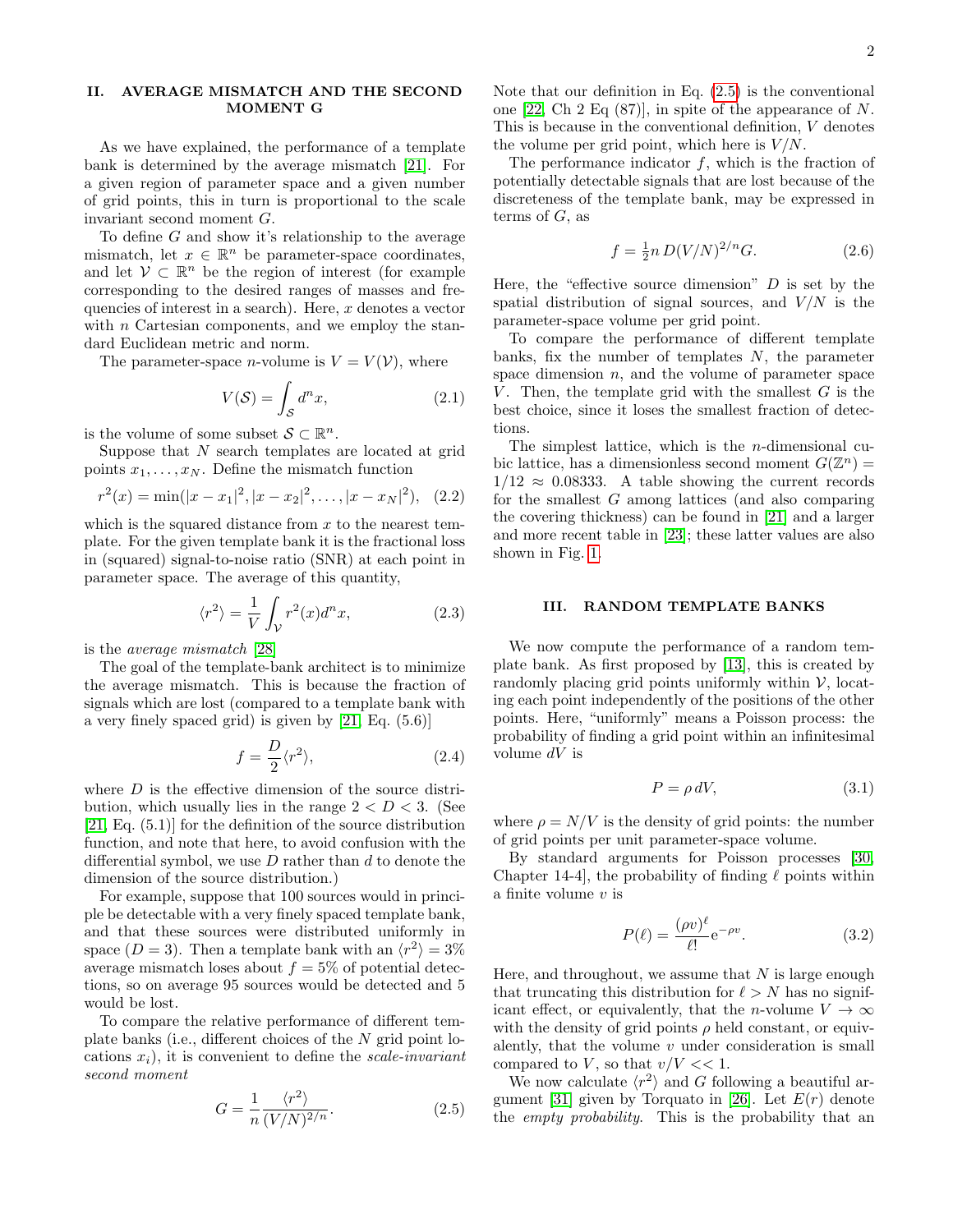

<span id="page-2-0"></span>FIG. 1. The current record-holding (smallest G) lattice template banks [\[23,](#page-5-13) Table 1] (blue points) lie above the conjectured Conway & Sloane [\[29\]](#page-6-4) lower bound (cyan curve). The random template bank G (orange) has its performance given by the Zador upper bound Eq.  $(3.8)$ . For a fixed number of grid points, in dimensions  $n > 8$ , a random template bank has a performance (detection loss) which is within 10% of the theoretically best possible template bank (see Table [I\)](#page-3-2). In many higher dimensions (for example 15 or 19) the random template bank outperforms any known lattice.

 $n$ -ball of radius  $r$ , randomly placed in parameter space, contains no grid points. The ball's n-volume is

$$
V(B(r)) = \frac{\pi^{n/2}}{\Gamma(1+n/2)} r^n,
$$
\n(3.3)

where the gamma function is defined by

<span id="page-2-3"></span>
$$
\Gamma(z) = \int_0^\infty t^{z-1} e^{-t} dt \tag{3.4}
$$

on the half-plane  $\Re(z) > 0$ , and by analytic continuation elsewhere. Setting  $\ell = 0$  in Eq. [\(3.2\)](#page-1-4), the empty probability is

<span id="page-2-2"></span>
$$
E(r) = P(0) = e^{-\rho V(B(r))}.
$$
 (3.5)

Now, by definition,  $E(r + dr)$  is the probability that a slightly larger ball of radius  $r + dr$ , randomly placed in parameter space, contains no grid points. This is a bit smaller than  $E(r)$ , and the difference,

$$
E(r) - E(r + dr) = -\frac{dE}{dr} dr,\t\t(3.6)
$$

is the probability that the closest grid point to a random point x lies in the shell of radius  $r \in (r, r + dr)$  from x.

Since  $-\frac{dE}{dr} dr$  is the probability that the closest grid point lies in the shell of radius  $(r, r + dr)$ , it follows immediately that the average squared distance to the closest point in the template bank is

<span id="page-2-4"></span>
$$
\langle r^2 \rangle = -\int_0^\infty r^2 \frac{dE}{dr} dr
$$
  
=  $2 \int_0^\infty r E(r) dr$   
=  $\frac{1}{\pi} \rho^{-\frac{2}{n}} \Gamma(1 + \frac{n}{2})^{\frac{2}{n}} \Gamma(1 + \frac{2}{n}),$  (3.7)

where on the second line we have integrated by parts, and on the third line we have substituted Eq. [\(3.5\)](#page-2-2), changed variables, and used the definition Eq. [\(3.4\)](#page-2-3) of the gamma function, along with  $z\Gamma(z) = \Gamma(z+1)$ .

The scale-invariant second moment G of the random template bank follows from Eqs. [\(2.5\)](#page-1-3) and [\(3.7\)](#page-2-4), since  $\rho =$  $N/V$ . This reproduces [\[26,](#page-5-17) Eq. (99)], and furthermore, as noted by Torquato, gives exactly the Zador upper bound [\[32\]](#page-6-5) for the optimal scale-invariant second moment

<span id="page-2-1"></span>
$$
G_{\text{Random}} = G_{\text{Zador upper}}
$$
  
= 
$$
\frac{1}{n\pi} \Gamma(1 + \frac{n}{2})^{\frac{2}{n}} \Gamma(1 + \frac{2}{n}).
$$
 (3.8)

This is plotted as the orange curve in Fig. [1.](#page-2-0)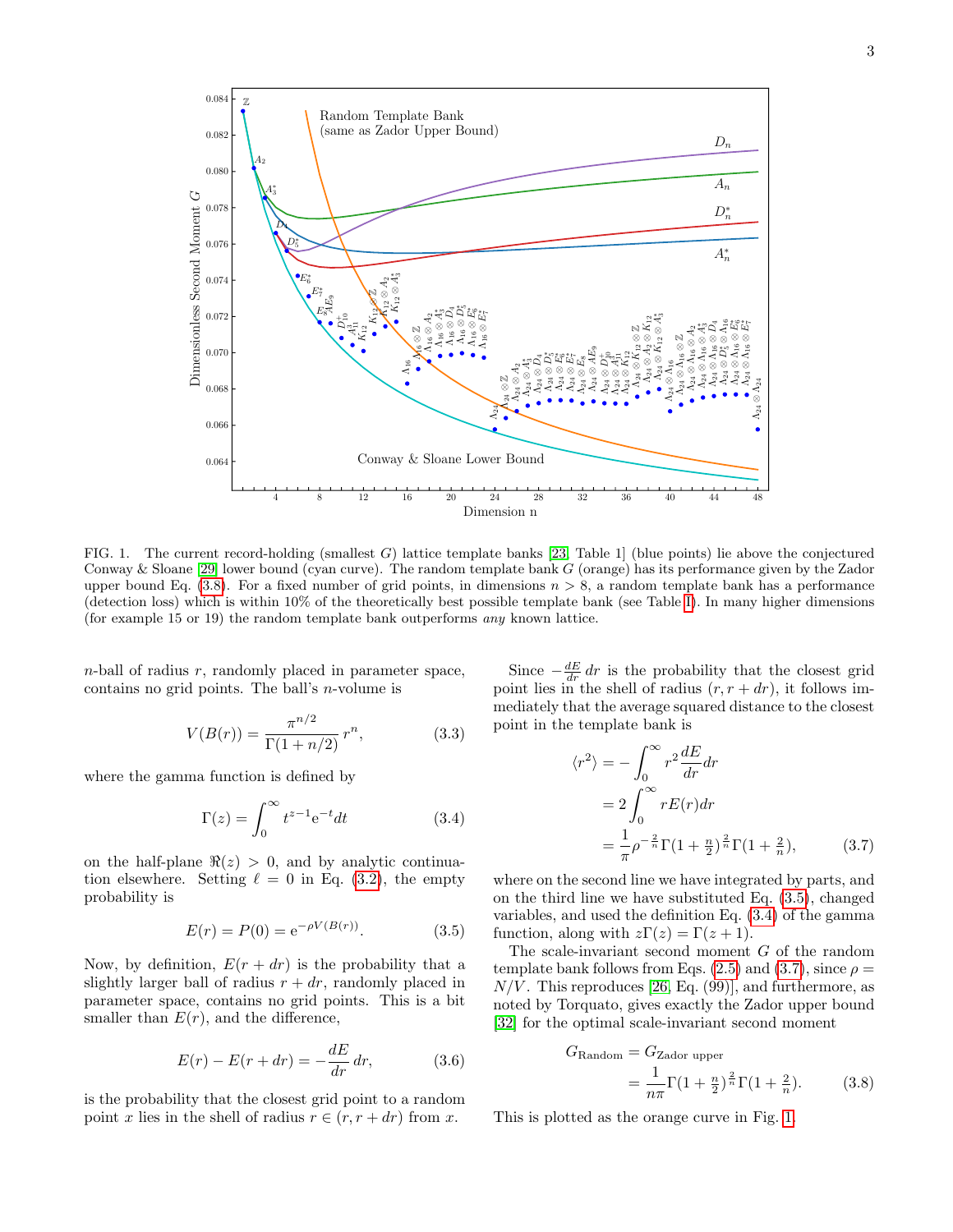| $\boldsymbol{n}$ | $G_{\rm CS}$ | $G_{\rm random}$ | $Max$ Gain $%$ |
|------------------|--------------|------------------|----------------|
| $\mathbf{1}$     | 0.08333      | 0.50000          | 500            |
| $\overline{2}$   | 0.08019      | 0.15915          | 98.5           |
| 3                | 0.07787      | 0.11580          | 48.7           |
| 4                | 0.07609      | 0.09974          | 31.1           |
| 5                | 0.07465      | 0.09132          | 22.3           |
| 6                | 0.07347      | 0.08608          | 17.2           |
| 7                | 0.07248      | 0.08248          | 13.8           |
| 8                | 0.07163      | 0.07982          | 11.4           |
| 9                | 0.07090      | 0.07778          | 9.7            |
| 10               | 0.07026      | 0.07614          | 8.4            |
| 11               | 0.06969      | 0.07480          | 7.3            |
| 12               | 0.06918      | 0.07367          | 6.5            |
| 13               | 0.06872      | 0.07272          | 5.8            |
| 14               | 0.06831      | 0.07189          | 5.2            |
| 15               | 0.06793      | 0.07116          | 4.8            |
| 16               | 0.06759      | 0.07053          | 4.3            |

<span id="page-3-2"></span>TABLE I. An ideal template bank has a loss factor G at the Conway  $&$  Sloane lower bound  $G_{\text{CS}}$ , whereas a random template bank has a loss factor of  $G_{\text{random}}$ . The final column shows the fractional difference in percent. For example, in  $n = 9$  dimensions, if an ideal template bank were spaced to lose 5% of detectable signals, then s random template bank with the same number of grid points would lose about 5.5% of detectable signals (9.7% more).

As can be seen from Fig. [1](#page-2-0) and Table [I,](#page-3-2) the performance of a random template bank is very dependent upon dimension. In small dimensions, the performance is poor. For example in one dimension, for a given parameter space volume, signal source, and number of templates, a one-dimensional random template bank loses six times as many signals as the uniformly spaced grid Z. In dimension two, the random template bank loses almost twice as many signals as the hexagonal lattice  $A_2$ , and in dimension three, it loses about 47% more signals than the optimal quantizer, which is the body-centeredcubic (bcc,  $A_3^*$ ) lattice. But the relative performance of a random template bank improves rapidly with dimension. By dimension 7, its performance is better than that of the hyper-cubic lattice  $\mathbb{Z}^n$ . By dimension 8, the random template bank loses only 11% more signals than the best known quantizer lattice  $E_8$ , which is likely optimal [\[33\]](#page-6-6).

As the parameter space dimension  $n \to \infty$ , both the Conway & Sloane conjectured lower bound and the Zador upper bound approach  $G_{\infty} = 1/2\pi e \approx 0.058549$ . In this sense, in higher dimensions, a random template bank, whose performance is equal to the Zador upper bound, is as good as one can get. In practice, this limit is quickly reached. If one selects a random template bank, then the final column of Table [I](#page-3-2) shows the maximum fractional improvement (decrease from optimal) that is possible if there were a lattice that lies on the Conway & Sloane conjectured lower bound. This potential fractional improvement drops below 10% in dimension 8, and below

5% in dimension 15.

## <span id="page-3-0"></span>IV. PRODUCT TEMPLATE BANKS

It is often desirable to construct a template bank as the Cartesian product of two lower-dimensional template banks. For example, if one of the parameter space dimensions is frequency, and the signal-to-noise statistics are obtained via a fast Fourier transform (FFT) from time-domain data. Such an FFT yields evenly-spaced frequency bins. As a second example, if one of the parameter space dimensions is binary coalescence time, and it is sampled at the same sample rate as the data, or at some sub-harmonic of that rate. In both examples, the parameter space grid then has a factor which is the evenly-spaced one dimensional lattice Z.

In the most general approach to such cases, the template bank on the full  $n$ -dimensional parameter space is the Cartesian product of two lower-dimensional template bank "factors", whose dimensions are  $n_a$  and  $n_b$ , with  $n = n_a + n_b$ . Recent work [\[23\]](#page-5-13) shows how the relative grid-spacings of the two factors can be scaled or adjusted to achieve the smallest possible value of G for the resulting product. After that scaling, the product template bank has a scale-invariant second moment given by [\[23,](#page-5-13) Eq.  $(41)$ ]

$$
G = G_a^{\frac{n_a}{n}} G_b^{\frac{n_b}{n}},
$$
\n(4.1)

where  $G_a$  and  $G_b$  are the scale-invariant second moments of the two factors. Since  $G(\mathbb{Z}) = 1/12$ , the one dimensional examples above correspond to  $n_a = 1$  and  $G_a = 1/12$ .

In this way, the results of this paper can also be used to characterize the optimal performance of template banks that are constructed as a product of a random template bank with a lattice, or of two independent random template banks.

#### <span id="page-3-1"></span>V. LOSS FRACTION AT LARGE MISMATCH

Up to this point in the paper, we have only considered "closely spaced" random template banks. We now generalize those results to arbitrarily large spacing. To distinguish these two cases, it is helpful to define

$$
\Delta = \rho^{-1/n} = \left(\frac{V}{N}\right)^{1/n},\tag{5.1}
$$

which is the *characteristic distance* between grid points.

If the templates are closely spaced, then  $\Delta$  is small. From Eqs. [\(2.4\)](#page-1-5) and [\(3.7\)](#page-2-4), this ensures that the fraction of lost signals

<span id="page-3-3"></span>
$$
f = \frac{D}{2\pi} \Gamma(1 + \frac{n}{2})^{\frac{2}{n}} \Gamma(1 + \frac{2}{n}) \Delta^2
$$
 (5.2)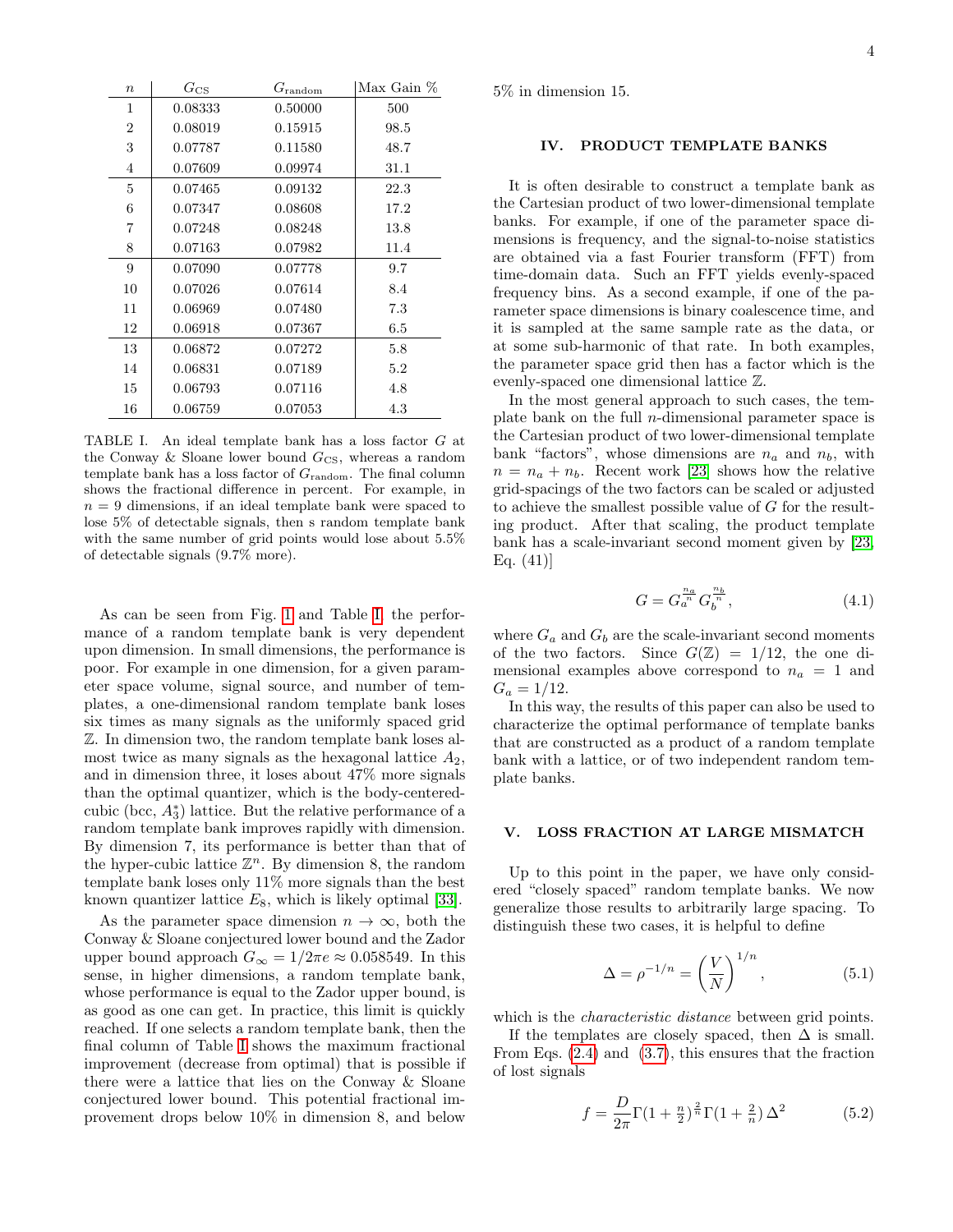is small:  $f \ll 1$ . However, the treatment in Section [III](#page-1-1) clearly breaks down if the grid spacing  $\Delta$  becomes too large, since in that case the loss fraction  $f$  in Eq. [\(5.2\)](#page-3-3) would exceed unity. This is inconsistent, since by definition  $f \leq 1$ . This inconsistency arises because Section [III](#page-1-1) assumes the "quadratic approximation" to the mismatch, which is is invalid for large separations.

In this Section, we make use of the "spherical ansatz" of [\[27\]](#page-6-0) to compute the loss fraction of a random template bank for arbitrarily large template grid spacing  $\Delta$ . As before, the calculation for a random template bank is much simpler than for a lattice.

Employing the spherical ansatz, the loss fraction of Eq. [\(2.4\)](#page-1-5)  $f = D\langle r^2 \rangle/2$  is replaced by

$$
f = \langle s(r) \rangle, \tag{5.3}
$$

where

<span id="page-4-0"></span>
$$
s(r) = \begin{cases} 1 - \cos^D r & \text{for } r \le \pi/2, \text{ and} \\ 1 & \text{for } r > \pi/2. \end{cases} \tag{5.4}
$$

(These equations are derived in [\[27,](#page-6-0) Eq. (5.10)] and [\[34,](#page-6-7) Eqns. (3.6) and (3.7). When r is small, expansion of Eq. [\(5.4\)](#page-4-0) in a Taylor series for small r gives  $s(r) \approx Dr^2/2$ , recovering Eq.  $(2.4)$ .)

To calculate  $\langle s(r) \rangle$  we proceed as in Section [III\)](#page-1-1) beginning with Eq. [\(3.7\)](#page-2-4) to obtain

<span id="page-4-1"></span>
$$
\langle s(r) \rangle = -\int_0^\infty s(r) \frac{dE}{dr} dr
$$
  
= 
$$
\int_0^\infty \frac{ds(r)}{dr} E(r) dr
$$
  
= 
$$
\int_0^{\pi/2} E(r) \frac{d}{dr} (1 - \cos^D r) dr.
$$
 (5.5)

In the second line we have integrated by parts, since  $s(r)$ vanishes at  $r = 0$  and  $E(r)$  vanishes as  $r \to \infty$ . The third line follows because the derivative of  $s(r)$  vanishes for  $r > \pi/2$ .

To compute this in closed form, we rewrite the integral in terms of the "expected values" of even powers of r. (These are defined as in [\[21,](#page-5-11) Eq. (5.11)], with the caveat that the corresponding integrals are truncated at  $r =$  $\pi/2$ . To emphasize this, we use R rather than r inside the angle brackets.) Thus we define the truncated moments

<span id="page-4-2"></span>
$$
\langle R^{p} \rangle = \int_{0}^{\pi/2} E(r) \frac{d}{dr} r^{p} dr
$$
\n
$$
= \frac{p}{n} \Delta^{p} \pi^{-\frac{p}{2}} \Gamma(1 + \frac{n}{2})^{\frac{p}{n}} \gamma(\frac{p}{n}, \frac{\pi^{\frac{3}{2}n}}{2^{n} \Delta^{n} \Gamma(1 + \frac{n}{2})}),
$$
\n(5.6)

where the *lower incomplete gamma function* is defined by

$$
\gamma(z, x) = \int_0^x t^{z-1} e^{-t} dt.
$$
 (5.7)

To use these moments to compute the loss fraction from Eq. [\(5.5\)](#page-4-1), first expand  $\cos^D r$  in a Taylor series, and then



<span id="page-4-3"></span>FIG. 2. The fraction of signals which are lost by a random template bank as function of the grid spacing  $\Delta$ . These are computed using the spherical ansatz for the mismatch, for a  $D=3$ -dimensional source distribution; the curves show parameter-space dimensions  $n = 2, 4, \ldots, 12$ . The dashed lines show the quadratic approximation for the mismatch, which is accurate at small grid spacings.

replace the (even) powers of  $r$  using Eq. [\(5.6\)](#page-4-2). One obtains the loss fraction  $f = \langle s(r) \rangle$  given by

<span id="page-4-4"></span>
$$
f = \frac{D}{2} \langle R^2 \rangle - \frac{3D^2 - 2D}{24} \langle R^4 \rangle + \frac{15D^3 - 30D^2 + 16D}{720} \langle R^6 \rangle
$$

$$
- \frac{105D^4 - 420D^3 + 588D^2 - 272D}{40320} \langle R^8 \rangle + \dots
$$

The loss fractions f for random template banks are shown in Figure [2](#page-4-3) for a  $D = 3$ –dimensional source distribution. Note that while Eq. [\(5.8\)](#page-4-4) does not show the expansion terms proportional to  $\langle R^{10} \rangle$  and  $\langle R^{12} \rangle$ , these are nevertheless included in Figure [2,](#page-4-3) providing accuracy substantially greater than the plotting line width.

#### VI. CONCLUSION

Random template banks are practical to employ because they are quick and simple to construct. It is remarkable that their performance is so easily characterized.

This analysis would have been possible when random template banks were first introduced [\[13\]](#page-5-7). However, as we have explained, the authors of that work were focused on the covering radius, or more strictly speaking, on the "effective covering radius". Here, "effective" means that a specified (large) fraction of the parameter space was within a region covered by balls of the specified radius. This approach was necessary, because the covering radius is defined by the first positive root of the empty probability  $E(r)$ . But, as can be seen from Eq. [\(3.5\)](#page-2-2), in the case of a random template bank,  $E(r)$  has no positive roots. Hence the authors of [\[13\]](#page-5-7) made use of an effective covering radius, at which  $E(r)$  had decreased to an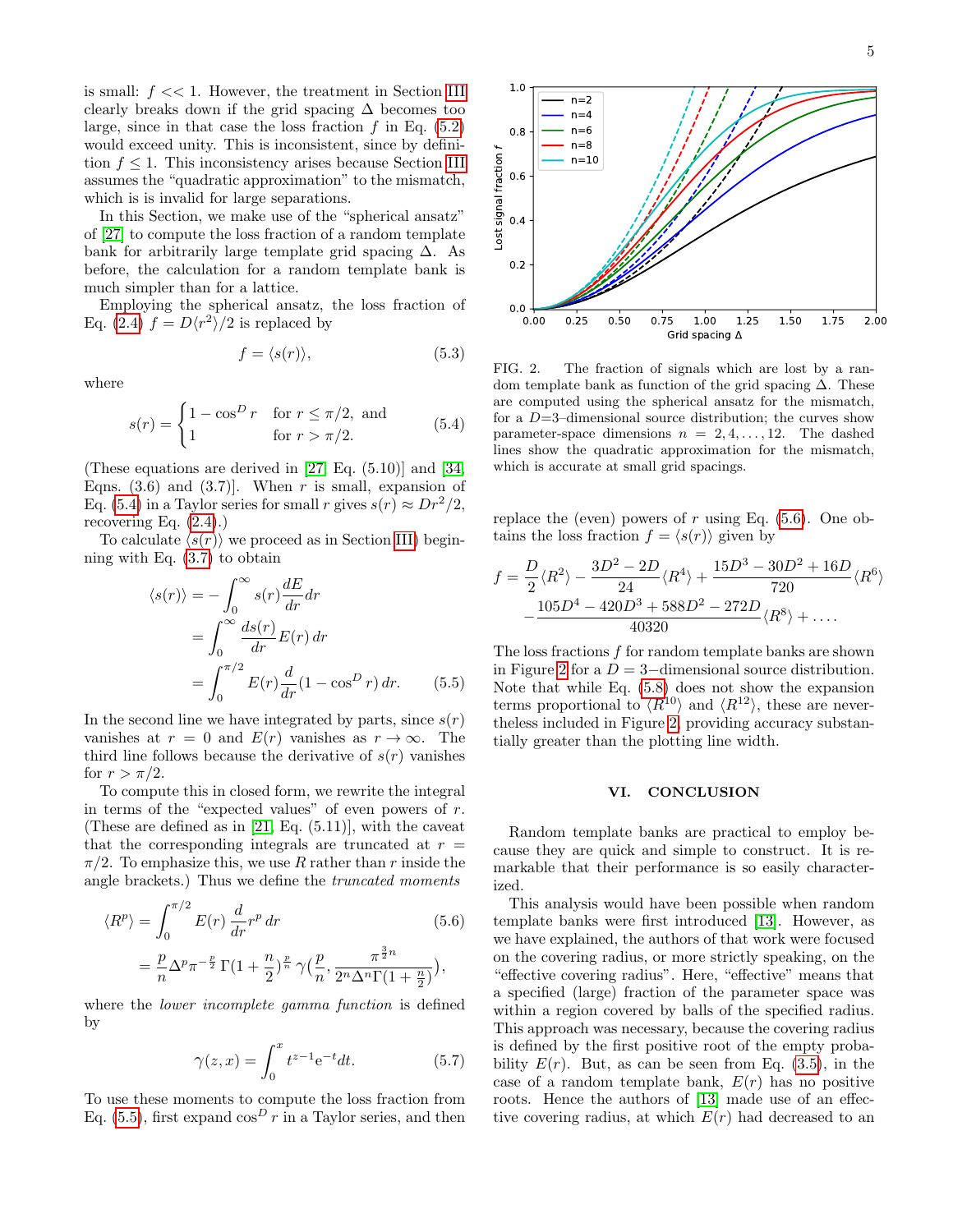acceptably small value. This leads to a more complex treatment than the one given here.

For simplicity in this short paper, we have concentrated on the simplest case, with a flat parameter-space metric. However, these results also apply to the nonflat case, provided that the density of grid points is large enough to ensure that the signal manifold around each grid point is well approximated by flat space in the vicinity of the nearest neighboring  $n$  grid points. If so, then a Poisson random template bank may be created by placing grid points with a constant probability density per unit volume  $dV = \sqrt{\det g_{ab}} d^n x$ , where  $g_{ab}$  is the parameter space metric. This could also be modified to account

- <span id="page-5-0"></span>[1] B. F. Schutz, REVIEW ARTICLE: Gravitational wave sources and their detectability, [Classical and Quantum](https://doi.org/10.1088/0264-9381/6/12/006) Gravity 6[, 1761 \(1989\).](https://doi.org/10.1088/0264-9381/6/12/006)
- [2] B. F. Schutz, Data Processing Analysis and Storage for Interferometric Antennas, in [The Detection of Gravita](https://doi.org/10.1017/CBO9780511600104)[tional Waves](https://doi.org/10.1017/CBO9780511600104), edited by D. G. Blair (1991) p. 406.
- <span id="page-5-1"></span>[3] B. Allen, W. G. Anderson, P. R. Brady, D. A. Brown, and J. D. E. Creighton, Findchirp: An algorithm for detection of gravitational waves from inspiraling compact binaries, Phys. Rev. D 85[, 122006 \(2012\).](https://doi.org/10.1103/PhysRevD.85.122006)
- <span id="page-5-2"></span>[4] B. S. Sathyaprakash and S. V. Dhurandhar, Choice of filters for the detection of gravitational waves from coalescing binaries, [Phys. Rev. D](https://doi.org/10.1103/PhysRevD.44.3819) 44, 3819 (1991).
- [5] L. S. Finn and D. F. Chernoff, Observing binary inspiral in gravitational radiation: One interferometer, [Phys.](https://doi.org/10.1103/PhysRevD.47.2198) Rev. D 47[, 2198 \(1993\).](https://doi.org/10.1103/PhysRevD.47.2198)
- [6] S. V. Dhurandhar and B. S. Sathyaprakash, Choice of filters for the detection of gravitational waves from coalescing binaries. II. Detection in colored noise, [Phys. Rev.](https://doi.org/10.1103/PhysRevD.49.1707) D 49[, 1707 \(1994\).](https://doi.org/10.1103/PhysRevD.49.1707)
- [7] C. Cutler and  $\hat{E}$ . E. Flanagan, Gravitational waves from merging compact binaries: How accurately can one extract the binary's parameters from the inspiral waveform?, [Phys. Rev. D](https://doi.org/10.1103/PhysRevD.49.2658) 49, 2658 (1994).
- [8] B. S. Sathyaprakash, Filtering post-Newtonian gravitational waves from coalescing binaries, [Phys. Rev. D](https://doi.org/10.1103/PhysRevD.50.R7111) 50, [R7111 \(1994\).](https://doi.org/10.1103/PhysRevD.50.R7111)
- <span id="page-5-3"></span>[9] B. J. Owen, Search templates for gravitational waves from inspiraling binaries: Choice of template spacing, [Phys. Rev. D](https://doi.org/10.1103/PhysRevD.53.6749) 53, 6749 (1996).
- <span id="page-5-4"></span>[10] R. Prix, Template-based searches for gravitational waves: efficient lattice covering of flat parameter spaces, [Classi](https://doi.org/10.1088/0264-9381/24/19/S11)[cal and Quantum Gravity](https://doi.org/10.1088/0264-9381/24/19/S11) 24, S481 (2007).
- [11] S. Babak, Building a stochastic template bank for detecting massive black hole binaries, [Classical and Quantum](https://doi.org/10.1088/0264-9381/25/19/195011) Gravity 25[, 195011 \(2008\).](https://doi.org/10.1088/0264-9381/25/19/195011)
- <span id="page-5-6"></span>[12] I. W. Harry, B. Allen, and B. S. Sathyaprakash, Stochastic template placement algorithm for gravitational wave data analysis, Phys. Rev. D 80[, 104014 \(2009\).](https://doi.org/10.1103/PhysRevD.80.104014)
- <span id="page-5-7"></span>[13] C. Messenger, R. Prix, and M. A. Papa, Random template banks and relaxed lattice coverings, [Phys. Rev. D](https://doi.org/10.1103/PhysRevD.79.104017) 79[, 104017 \(2009\).](https://doi.org/10.1103/PhysRevD.79.104017)
- <span id="page-5-14"></span>[14] G. M. Manca and M. Vallisneri, Cover art: Issues in the metric-guided and metric-less placement of random

for a varying probability of sources, as in [\[21,](#page-5-11) Section VI].

These results should be of use in constructing and characterizing template banks, and in understanding to what degree those template banks might be improved.

## VII. ACKNOWLEDGMENTS

I acknowledge Erik Agrell, Daniel Pook-Kolb, and Andrey Shoom for many interesting discussions about lattices, Chris Messenger, Ben Owen, Maria Alessandra Papa, Reinhard Prix, and B.S. Sathyaprakash for many interesting discussions about template banks, and Salvatore Torquato for helpful correspondence.

and stochastic template banks, [Phys. Rev. D](https://doi.org/10.1103/PhysRevD.81.024004) 81, 024004 [\(2010\).](https://doi.org/10.1103/PhysRevD.81.024004)

- <span id="page-5-8"></span>[15] H. Fehrmann and H. J. Pletsch, Efficient generation and optimization of stochastic template banks by a neighboring cell algorithm, Phys. Rev. D 90[, 124049 \(2014\).](https://doi.org/10.1103/PhysRevD.90.124049)
- <span id="page-5-5"></span>[16] S. Roy, A. Sankar Sengupta, and P. Ajith, Geometricstochastic template banks for gravitational wave searches from compact binaries in advanced-LIGO data, in 42nd COSPAR Scientific Assembly, Vol. 42 (2018) pp. E1.15– 36–18.
- <span id="page-5-9"></span>[17] C. Van Den Broeck, D. A. Brown, T. Cokelaer, I. Harry, G. Jones, B. S. Sathyaprakash, H. Tagoshi, and H. Takahashi, Template banks to search for compact binaries with spinning components in gravitational wave data, Phys. Rev. D 80[, 024009 \(2009\).](https://doi.org/10.1103/PhysRevD.80.024009)
- [18] P. Jaranowski and A. Krolak, [Analysis of Gravitational-](https://doi.org/10.1017/CBO9780511605482)[Wave Data](https://doi.org/10.1017/CBO9780511605482) (Cambridge University Press, 2009).
- [19] N. Indik, K. Haris, T. Dal Canton, H. Fehrmann, B. Krishnan, A. Lundgren, A. B. Nielsen, and A. Pai, Stochastic template bank for gravitational wave searches for precessing neutron-star-black-hole coalescence events, [Phys.](https://doi.org/10.1103/PhysRevD.95.064056) Rev. D 95[, 064056 \(2017\).](https://doi.org/10.1103/PhysRevD.95.064056)
- <span id="page-5-10"></span>[20] T. Dal Canton and I. W. Harry, Designing a template bank to observe compact binary coalescences in Advanced LIGO's second observing run, arXiv e-prints , arXiv:1705.01845 (2017).
- <span id="page-5-11"></span>[21] B. Allen, Optimal template banks, [Phys. Rev. D](https://doi.org/10.1103/PhysRevD.104.042005) 104, [042005 \(2021\).](https://doi.org/10.1103/PhysRevD.104.042005)
- <span id="page-5-12"></span>[22] J. H. Conway and N. J. A. Sloane, [Sphere packings, lat](https://doi.org/10.1007/978-1-4757-6568-7)[tices and groups, third Edition](https://doi.org/10.1007/978-1-4757-6568-7), Vol. 290 (Springer Science & Business Media, 1999).
- <span id="page-5-13"></span>[23] E. Agrell and B. Allen, On the best lattice quantizers (2022), [arXiv:2202.09605 \[cs.IT\].](https://arxiv.org/abs/2202.09605)
- <span id="page-5-15"></span>[24] S. Roy, A. S. Sengupta, and N. Thakor, Hybrid geometric-random template-placement algorithm for gravitational wave searches from compact binary coalescences, Phys. Rev. D 95[, 104045 \(2017\).](https://doi.org/10.1103/PhysRevD.95.104045)
- <span id="page-5-16"></span>[25] To date, the pruning algorithms are tuned to increase the covering radius rather than to decrease the dimensionless second moment. In light of [\[21\]](#page-5-11) there is also room for improvement here.
- <span id="page-5-17"></span>[26] S. Torquato, Reformulation of the covering and quantizer problems as ground states of interacting particles, [Phys.](https://doi.org/10.1103/PhysRevE.82.056109) Rev. E 82[, 056109 \(2010\).](https://doi.org/10.1103/PhysRevE.82.056109)